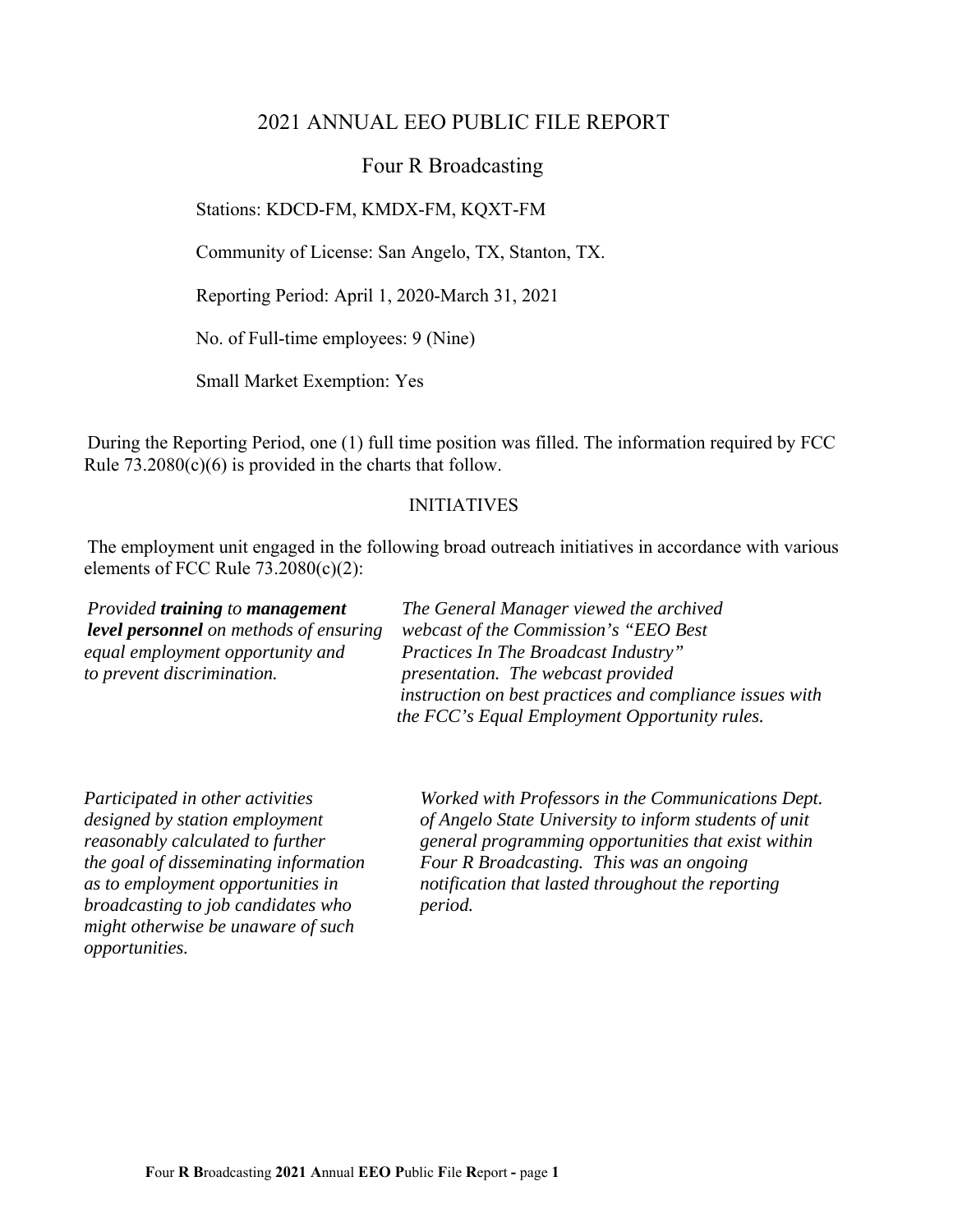#### LIST OF POSITIONS FILLED

| $\mathsf{Date}$ of $\mathsf{H}$ ire | $Job$ Title            | Recruitment Source Referring Hiree |
|-------------------------------------|------------------------|------------------------------------|
| 2/01/2021                           | Account Representative | Rehire                             |

#### INTERVIEWEE REFERRAL SOURCE SUMMARY

### Total Number of Persons Interviewed in Preceding Year: 1

|                                            | Number of Persons    |
|--------------------------------------------|----------------------|
| Recruitment Sources Used in Preceding Year | Interviewed that the |
|                                            | Source Referred      |
| <b>Standard-Times Newspaper</b>            |                      |
| All Access                                 |                      |
| Craigslist                                 |                      |
| Angelo State University                    |                      |
| <b>Texas Association of Broadcasters</b>   |                      |
| <b>NAACP</b>                               |                      |
| In-house referral                          |                      |
| <b>Texas Workforce</b>                     |                      |
| In-house Job Fair                          |                      |
| Indeed                                     |                      |